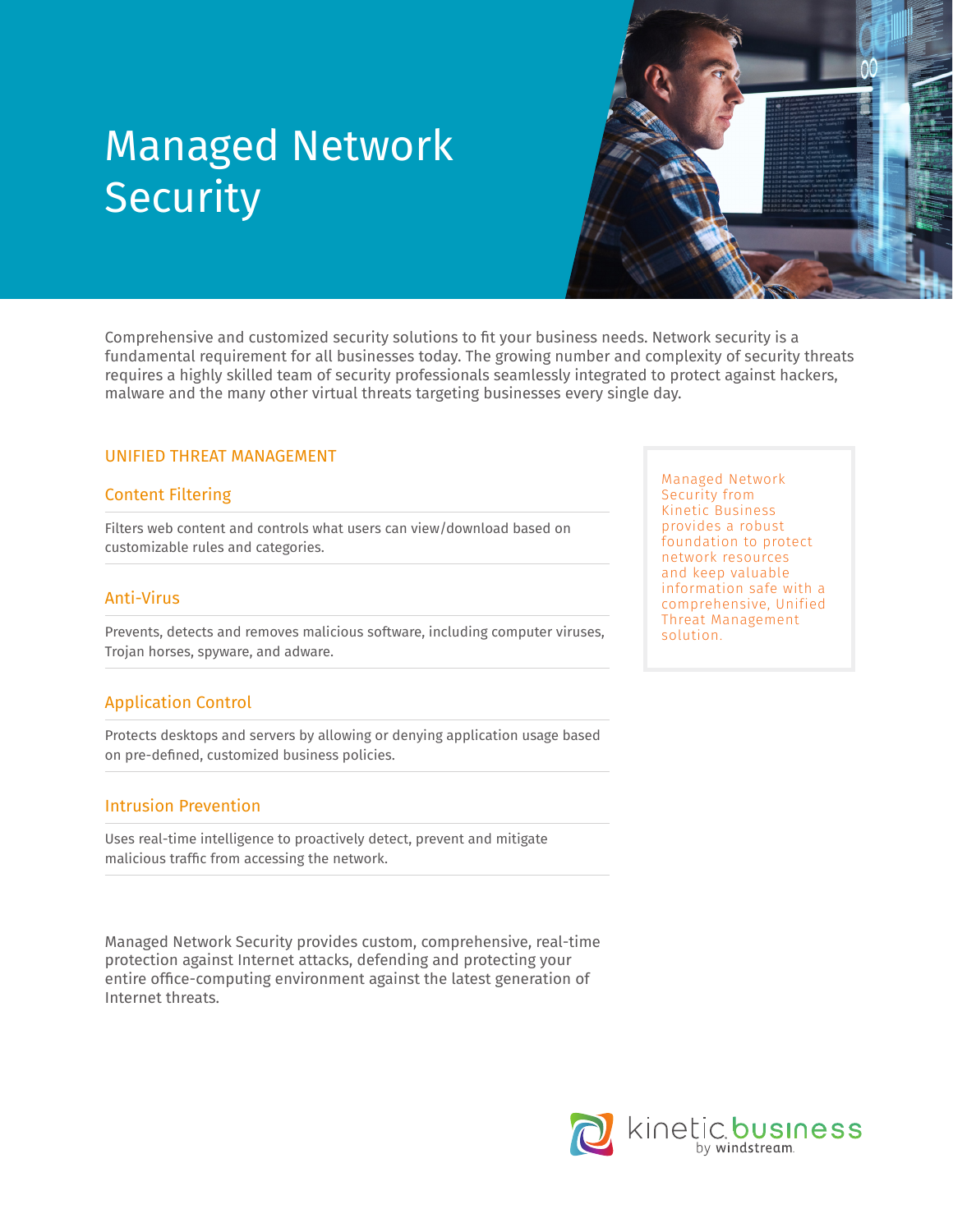

### SIMPLIFIED BUNDLES FOR MANAGED CLOUD AND CPE FIREWALLS

|                                    | <b>BASIC</b> | <b>ADVANCED</b> | <b>PREMIUM</b> |
|------------------------------------|--------------|-----------------|----------------|
| Firewall                           |              |                 | ╋              |
| <b>VPN</b>                         |              |                 | ╋              |
| Weekly Logs & Reporting            |              |                 | ٠              |
| Web Content Filtering              |              | ÷               | ٠              |
| Anti-Virus                         |              |                 | ۰              |
| <b>Intrusion Prevention System</b> |              |                 | ÷              |
| <b>Application Control</b>         |              |                 | ╋              |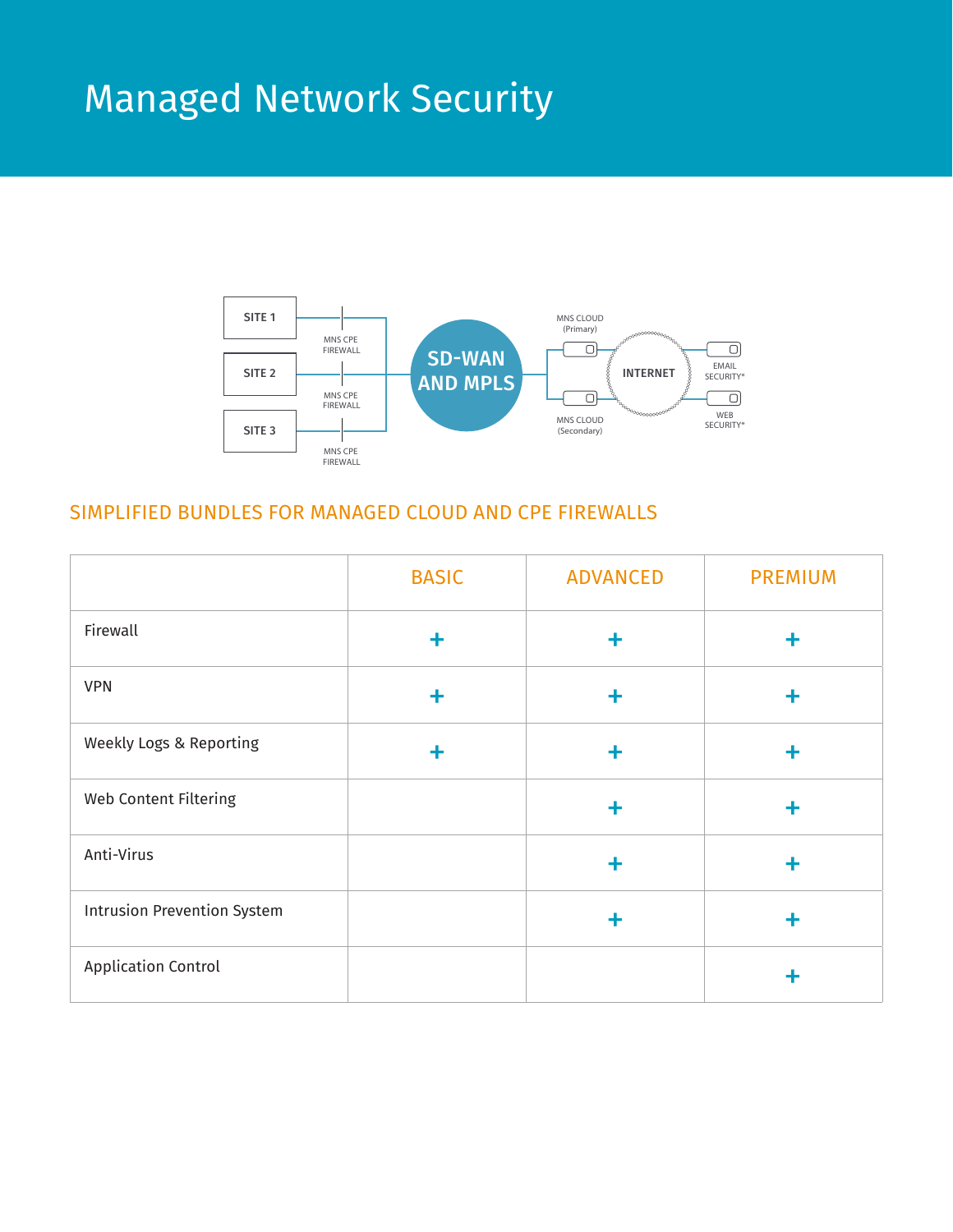## FEATURES

#### Managed Cloud Firewall

A geographically diverse and redundant firewall that resides in the cloud, protecting your entire network at the edge from threats thereby reducing network vulnerability and freeing up bandwidth for legitimate traffic.

#### Managed CPE Firewall

A Kinetic Business by Windstream managed, on premises-based firewall that delivers unmatched performance and protection while simplifying your network. We offer models to satisfy any deployment, for businesses and data centers.

#### VPN Access

Allows remote users or locations to connect securely to your organization's SD-WAN and MPLS VPN networks.

#### Email Security\*

Scans your email for a broad spectrum of dangerous or inappropriate content and filters it out before it can penetrate network boundaries, gateways or mail servers.

#### Web Security\*

Secures and protects your Internet traffic from destructive viruses and phishing threats while maintaining control of Web content for enforcement of acceptable usage policies.

#### Logging and Reporting

Logs and reporting created weekly for all solution components.

#### 24/7 Support

Direct access to dedicated security profesionals who assist with real-time change requests.